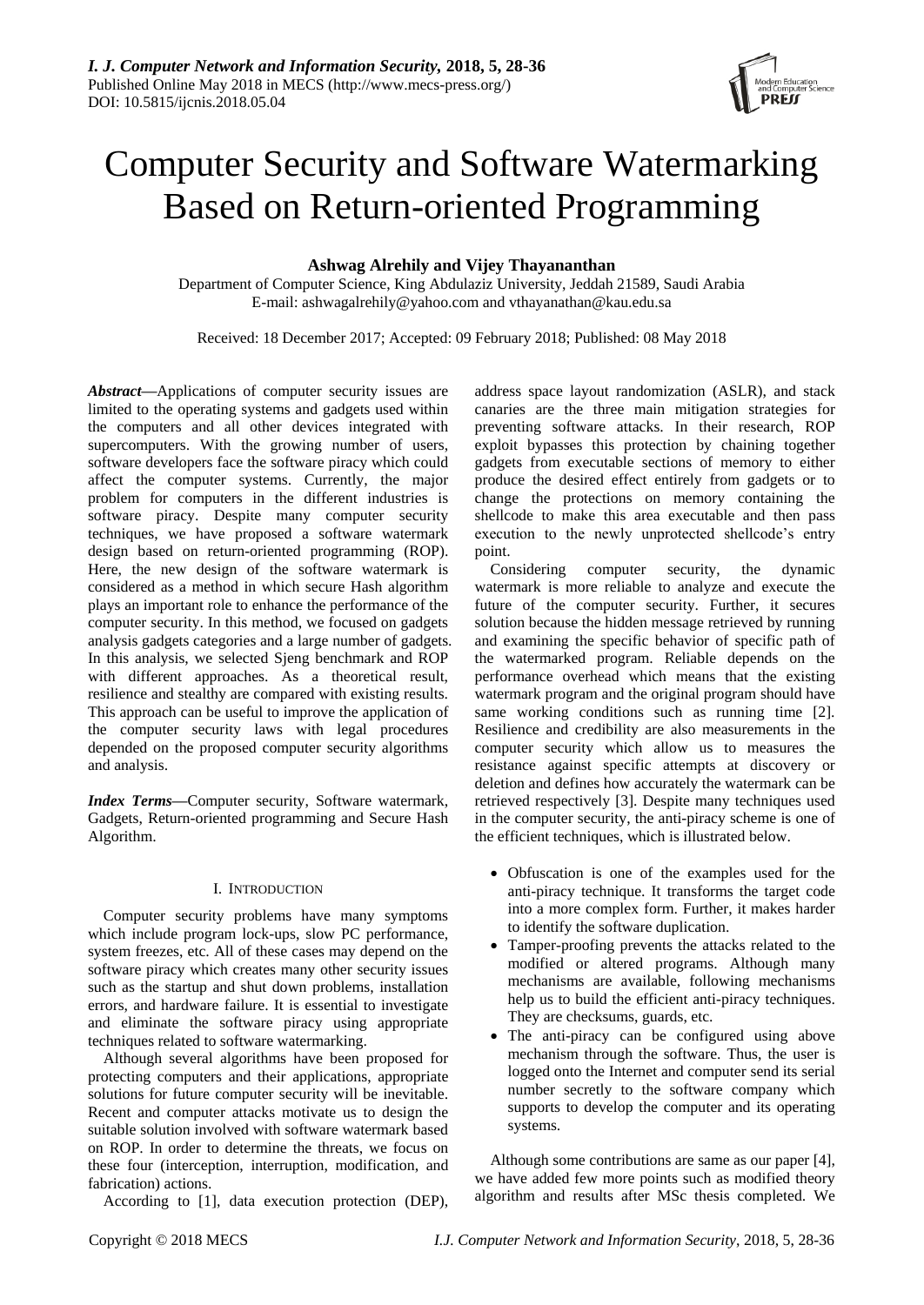focused on gadgets analysis investigating with gadgets categories and a large number of gadgets. In this analysis, we selected Sjeng benchmark and ROP with different conditions. Further, proposed approach will allow future researchers to develop computer security laws and protocols.

The paper is designed as follow; Section 2 introduces the theoretical background of the research related to computer security and software watermarking. Section 3 provides the design of the proposed work with necessary steps and approaches. Section 4 covers performance evaluation which includes implementation, result, and discussion. Section 5 concludes with the summary of the proposed and future work.

## II. THEORETICAL BACKGROUNDS

In this section, relevant theoretical information and necessary backgrounds of our research are considered. In this research, we need to know following terms they are such as software watermark, techniques, related work, etc. In the computer security, software watermarking, the software piracy and use of ROP allow the researchers to improve the computer security policies. Despite many watermarking algorithms influenced by the computer security policies, the piracy rates in different countries depend on the copyright policies which includes the efficient computer security algorithms and policies. This paper shows the improvements, efficiencies, and benefits of the watermarking technique with our proposed steps and algorithms.

## *A. Software Watermark*

Computer security solutions may be used as policies within computer systems which provide huge supports for protecting software privacy influenced by personal and sensitive data in various industries. Further, computer security solutions will improve the arbitration during the unnecessary dispute between the users involved with computer processors or systems. Deriving computer security solutions from the software watermark technique are not only important for protecting the privacy and personal data but also secure the gadgets used within the computers. Further, billions of computers are connected to the world with reasonable computer security which protects the computer operating systems and personal information. Still, illegal activities such as blocking, copying, etc. are spoiling the computer systems. So, we need the proper computer security solutions derived from existing computer security techniques rather than simple and fundamental computer security policies. Although we have mentioned the computer security techniques in this paper, we are planning to introduce computer security solutions in the future security developments.

Applications of computer security issues influences with computer software which is being affected by software piracy. When computer software is involved with illegal and unlicensed products, daily businesses in enterprises are blocked. Software piracy is illegal to use, copying, selling and distribution of software, regardless of copyright laws or license agreement. Due to software piracy, every country lost millions of dollars every year. Business Software Alliance (BSA) released a survey in 2016 that measure the rate of the unlicensed software and commercial value of the unlicensed software in many countries like Central and Eastern Europe, Asia Pacific, Middle East and Africa, Latin America, North America and Western Europe [5]. Fig. 1: shows the comparison bar chart of piracy rate.



Fig.1. The Piracy Rate in Percentage.

Every year the software vendors lose millions of dollars because of the software piracy. The total of money lost is \$52.2 billion. Based on the BAS the total percentage of the pricey rate for 2013 is 43%, and it decreases in 2015 to 39%. The software protection becomes a hot research topic and crucial issue in computer industry due to the high rate of pricey. Despite the basic computer security solutions, there are many techniques to protect the software, and one of them is software watermark.

## *B. What is Software Watermark?*

The enhancement of computer security is achievable through the technology that embeds the copyright instructions and user identity information into the program called software watermark. Computer security solutions derived from software watermarking based on (ROP) protect the security algorithm developers who work in the computer organization. Software watermark is a process of embedding a secret message in the source code of the program. The secret message contains information about the real owner (copyright owner) of the software such as author, publisher, and owner. Thus, an embedded watermark in software should not affect the flow of the program or make any redundant space which will change the program high-quality. In order to apply a watermark to any software program, there are two important processes, they are the embedding watermark into the software and extracting the watermark from the software.

#### *C. Techniques Involved in Software Watermark*

Although there are many techniques available to improve the computer security using watermark, we focus on two types of software watermark techniques.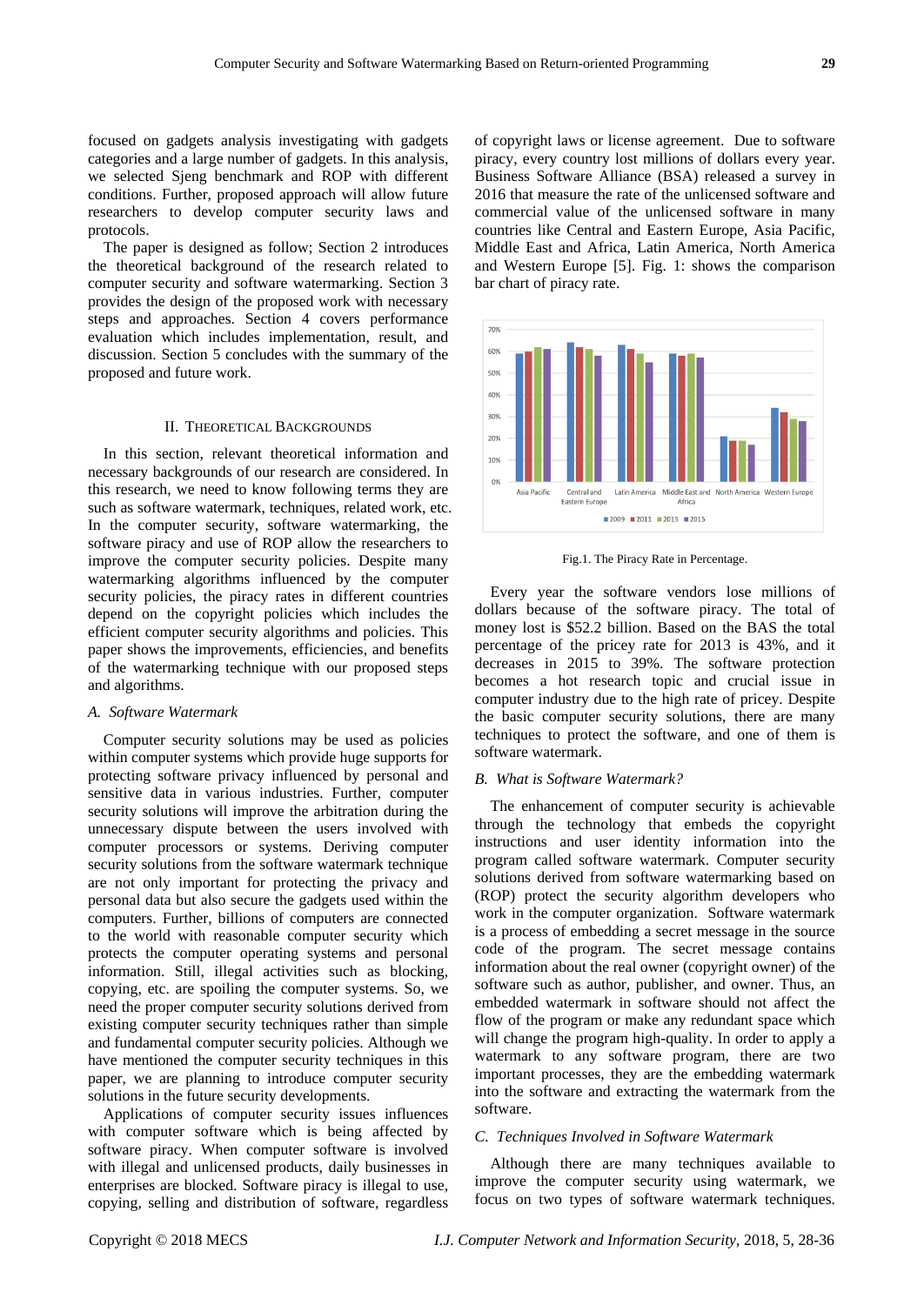Firstly, the static software watermark technique is embedded with the watermark in the target application that is executable as the text section and initialized data. Secondly, the dynamic software watermark technique is embedded with the watermark during the program execution. Here, static or dynamic data that gives the program a new path to execute contains the watermark.

In order to define the computer security, software watermark algorithm can be classified based on the watermark extraction, implementation, goals, and execution. Software watermarking can be robust or fragile; the attackers cannot eliminate the robust watermark. The fragile watermark can be easily destroyed by the attackers. Also, software watermark can be organized "blind" or "informed" based on the watermark extraction. Here, it is required to have the original program and watermark as inputs to extract the watermark. The blind software watermark is the opposite of the informed software watermark which does not need the original program to extract the watermark.

Although there are selected attacks controlled by the computer security solutions, there are different types of attacks that target the software watermark such as the following:

- Rewrite attacks: In this type of software watermark attacks, the attacker can write the same program from scratch.
- Additive attacks: The attacker can add his own watermark to watermarked software. This type of attack confuses the software watermark recognizer to identify which one of the watermarks is the original one.
- Distortive attacks: The attacker attempts to destroy the existing watermark by applying semanticspreserving transformations such as code obfuscations. This type of attack work on the software watermark that uses program syntax in the watermark.
- Subtractive attacks: The attacker removes part of program code that builds watermark. The attacker makes sure that the removing part did not affect program execution.

#### *D. Related Work*

Static software watermark has a lot of different algorithms as given in [6] where authors have proposed an algorithm which uses the equation reordering. Here, the developers ensure that the results of the equation should be same when watermark algorithm reorders the operands of the equation and hide the watermark data. The algorithm selects the equations to be ordered based on some criteria as described. In this criteria, they must be mathematical equations because they are in every program and some of the arithmetic operations are symmetric such as addition and multiplication and changing the order of the arithmetic operations will not affect the equations result. The order of equation operands is changed per the watermark information influenced by the computer security solutions.

The watermark embedding process will be after a sequence of division and multiplication. The watermark extraction process starts some operation by using the secret key from the copyright owner. However, the evaluation of the proposed work provides the robustness of the watermark. As far as the papers  $[6 \& 7]$  are concerned, it provides the better performance without affecting the code length or the speed of the program.

The existing watermark based on the equation of resort algorithm has in fact easy attacked by using the random re-sequencing technology. Despite this attack, [8] solved this problem by proposing a new software watermark that decomposed the watermark using Chinese remainder theorem. Although the diversity of authentication is part of computer security issues, the watermark authentication center provides the watermark information which is an integer number. The watermark will be decomposing using Chinese remainder theorem and hide in the source code without any additional codes.

Table 1. Summary of Related Work

| Ref    | Software<br>watermark<br>type | Watermark embed<br>method                               | Results                                                                                                                                                 |
|--------|-------------------------------|---------------------------------------------------------|---------------------------------------------------------------------------------------------------------------------------------------------------------|
| [9]    | Dynamic                       | Graph-based<br>watermark                                | Create first dynamic software<br>watermark                                                                                                              |
| [10]   | Static                        | code obfuscation                                        | Prove robustness of the<br>watermarking.                                                                                                                |
| $[11]$ | Static                        | Equation<br>reordering                                  | Algorithm has limited<br>capacity for hiding the<br>information                                                                                         |
| $[12]$ | Dynamic                       | Reorder code<br>functions                               | The algorithm cannot be<br>attacked through the Additive,<br>distractive attacks                                                                        |
| [13]   | Dynamic                       | Hash encryption<br>and decryption<br>functions          | The algorithm resisted<br>subtractive, distortion and<br>additive attacks                                                                               |
| $[14]$ | Dynamic                       | Shamir threshold<br>scheme & branch<br>based watermark. | Prove robustness of the<br>proposed algorithm                                                                                                           |
| $[15]$ | Static                        | Reorder<br>Coefficients of<br>equation                  | Algorithm can be attacked<br>easily by using the random re-<br>sequencing technology                                                                    |
| $[16]$ | Static                        | Code obfuscation                                        | Efficient robustness and<br>increase the running time                                                                                                   |
| $[17]$ | Static                        | Chinese<br>remainder<br>theorem.                        | Prove robustness of the<br>watermark. The algorithm did<br>not affect the code length or<br>the speed of the program, and<br>it has better performance. |

Java is a well-known programming language, and any code written in the Java language face more threads more than any other languages because of the bytecode. The bytecode presents thorough information about the code that leads the malicious program users to decompose the code into reusable class files also decompiled into the source code. Table 1 shows the quick results for existing watermark embedded methods and corresponding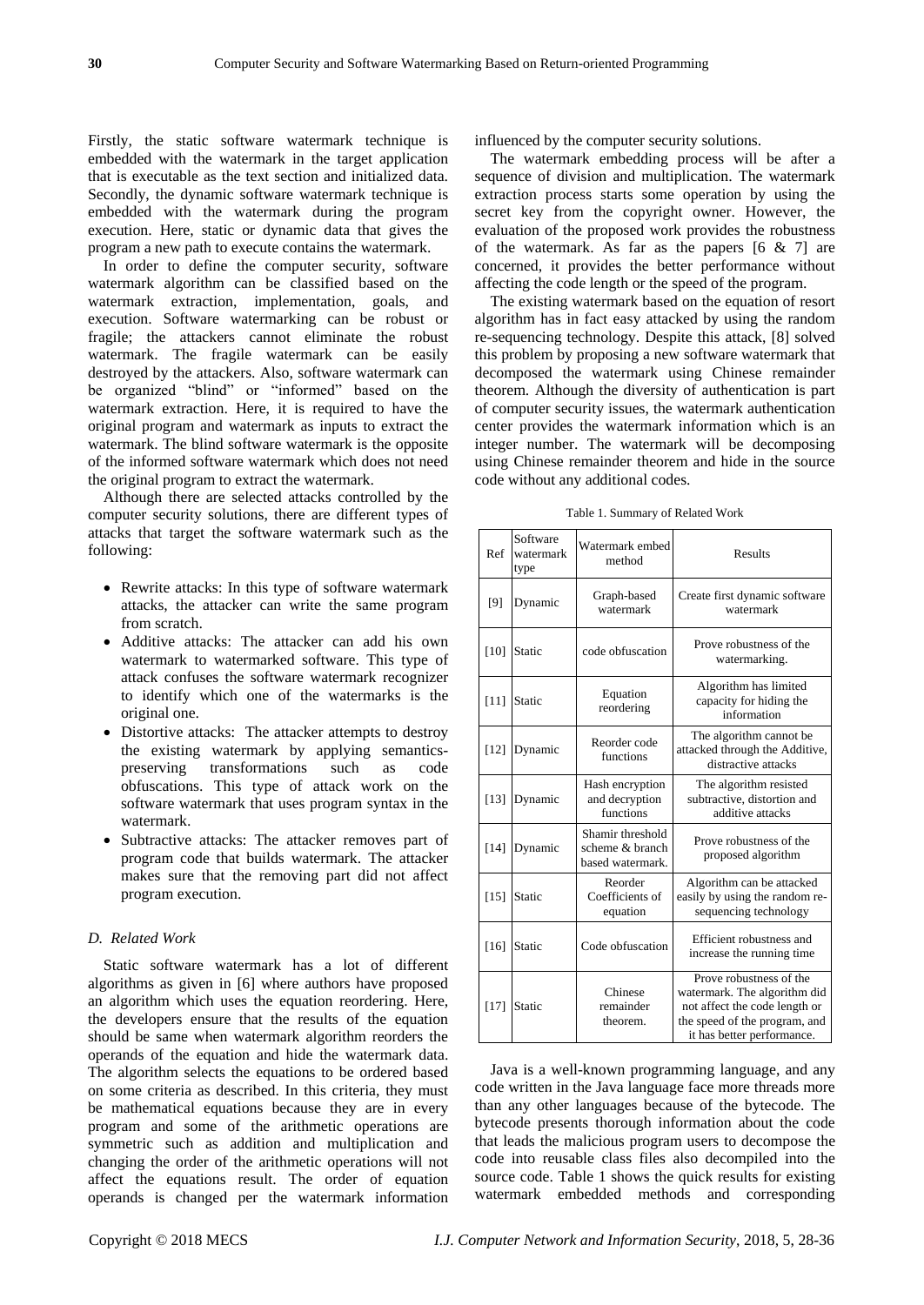software watermark types.

According to [18], an attacker may induce the random behavior in the software program without knowing computer security issues. Further, without injecting any piece of code, an attacker can divert the programs' control flow. A ROP chains all gadgets together and makes short instruction sequences that already present in a program's address space, each of which ends in a "return" instruction.

A robust software watermarking influenced with obfuscated interpretation technique can prevent the various attacks such as collisions [19]. The obfuscated interpretation technique allows us to hide the functionality of a given program and to provide an alternative way to modify the code.

According to [20], identity management and protection of user privacy allow us to improve the security issues. Identity management improves the algorithms used in the computer security. Although this research provides many solutions, authors introduced the International Mobile Subscriber Identifier (IMSI) for improving the solutions. In this approach, introducing of pseudonyms that replace the user permanent identifier used for identification. The IMSI scheme can also be useful to implement the new computer security algorithms with watermarking.

Despite the watermarking used in the computer security, article [21] presents various semi-fragile watermarking algorithm. In this article, authors have studied the applications of watermarking through the literature survey which helps us to analyze the best watermarking algorithm. In order to improve the security issues, authors have employed the semi-fragile watermarking techniques.

According to [22], we have studied various copyright protection techniques which are useful for improving the computer security algorithms. Although this research paper presents a new technique for copyright protection, researchers have decided to use existing algorithms with this new technique called as an integer wavelet transform (IWT). Here, singular value decomposition (SVD) and Arnold transform are used for protecting images. Further, authors improve the security issues using Steganography approach which not only hides the secret information but also improves the copyright protections. Regarding the security solution, the effects of the geometric attacks are also considered.

Based on paper [23], privacy issues provides huge supports to improve the computer security. Protecting software privacy influenced by personal and sensitive data is one of the main problems in the potential industries. Although cryptography and steganography do not provide a direct and ultimate solution for privacy preservation in open systems, authors proposed a novel threefold model which allows us to improve the computer security algorithms.

#### III. DESIGN OF THE PROPOSED SCHEME

In this proposed work, we have developed watermark program using ROP technique, and we add our proposed ROP trigger. Despite the computer security during the design procedure, this section explains in detail about the methodology of our proposed work.

#### *A. Embed Watermark into ihe Software*

In the proposed design, Fig. 2 illustrate the procedure of software watermark embedding. In this procedure, embedding can be represented by (1) which takes necessary inputs mentioned in the following function describes the watermark embedding.



Fig.2. Software Watermark Process.

$$
Embed(P, W, k) \rightarrow P_w
$$
 (1)

In this function (1), P, W, k, and  $P_w$  are representing the program, watermark, secret input and watermarked program respectively.

## *B. Extract Watermark from Software*

To display the copyright of the software owner the watermark W can be extracted from the watermarked program Pw by watermark extractor and secret input k. The following function describes the software watermark extraction.

$$
Extract(P_{w},k)\rightarrow W
$$
 (2)

Although extraction is the main target in the computer security, hackers try to extract illegally.

#### *C. Watermark Program based on ROP*

The ROP was used on many platforms such as x86 architecture, ARM, SPARC and it is proven that it can be used in iOS applications [24-26]. Although these platforms are designed with basic computer security procedures, ROP based on a return to Libc attack uses functions from the Libc library. The ROP code formats in a selected platform that cannot be run directly. Details of ROP such as own instructions which create the unexpected execution path can be found in [27].

Watermark program based on ROP built by ROP gadgets performs four main steps. According to [28], our watermark message "007" and string S are used with same assumptions. In order to embed the watermark, we selected three important gadgets, they are <pop ecx; ret>,  $\langle$  = pop eax; ret  $>$  and  $\langle$  mov [ecx], eax; ret $>$ .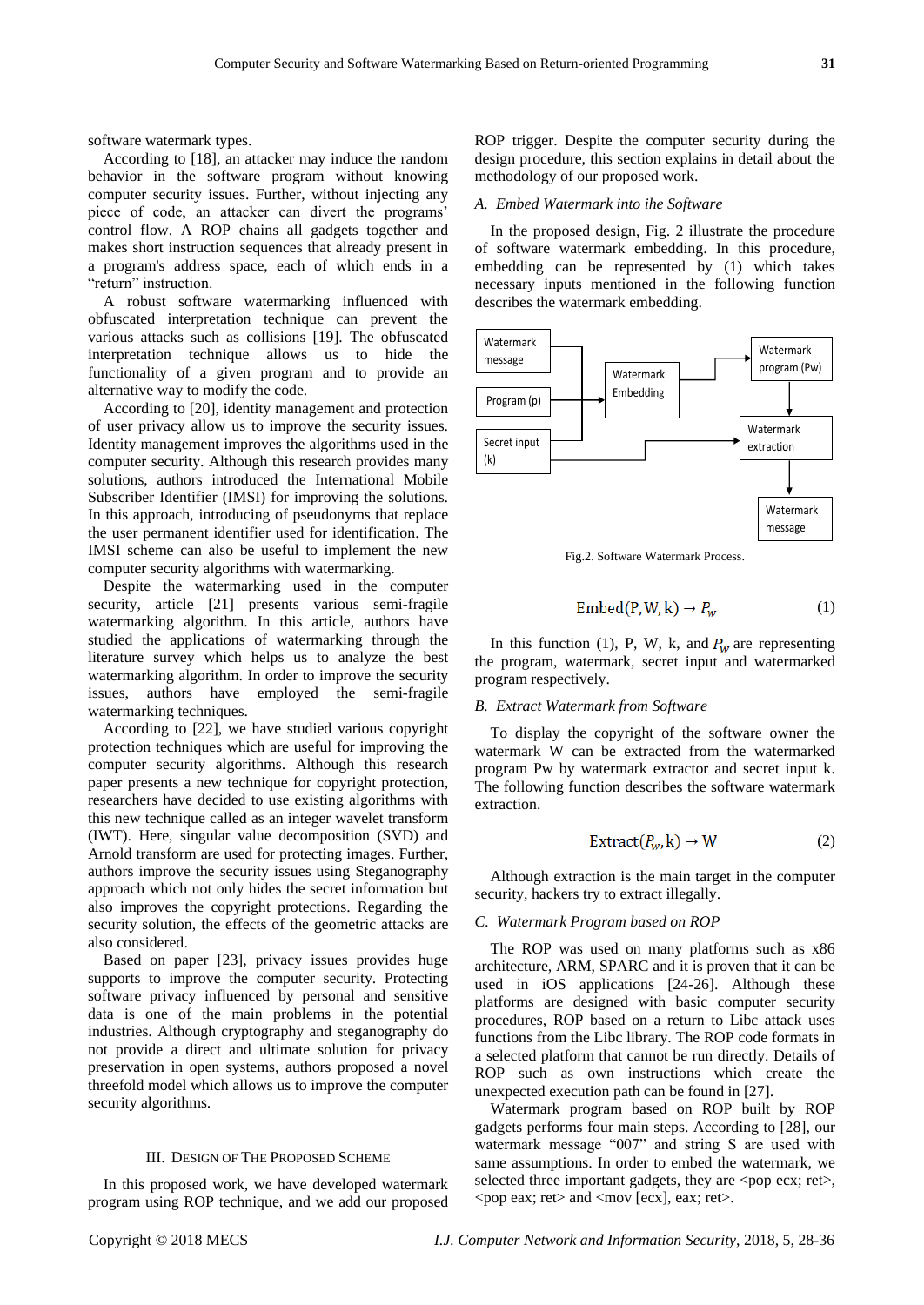In our proposed work, main steps are finding watermarking gadgets, ROP payload, payload chain and triggering ROP via function pointer overwriting. In [29], we have studied and collected all these four main steps in details.

To locate gadgets, there are a lot of existing techniques used to search for gadgets. Here, we use Immunity Debugger program with Mona.py tool to help to search for the gadget; the following subsection describes the Immunity Debugger program and Mona.py:

- Immunity Debugger: The Immunity Debugger program is a new approach to analyze program malware, write exploits and ability to reverse engineer binary files. The Immunity debugger written in Python, it has a powerful simple, and understandable graphic user interface (GUI) also provide a command line to enable the user to write any command needed.
- Mona.py tool: It is a powerful tool designed as a py command file, py command is command base class build to allow the programmer to create executable command in python programs.

The Immunity Debugger program has the ability to add any executable command written in the py command file; thus, Mona.py used as plugin concept for Immunity Debugger. The purpose of Mona.py is to find gadgets and create simple gadgets chain. Mona.py search for gadgets after entering ROP command by the user. The ROP command in Mona.py generates four text files which are the following:

- a) ROP gadget (txt): it includes all the available gadgets in a specific module such as program and libraries based on command enter by the user.
- b) ROP gadget suggestion (txt): it builds a list of suggested gadgets after classifying the ROP gadgets.
- c) ROP chain (txt): it generates simple chain functions in different programming languages.
- d) ROP stack pivot (txt): list of all the gadgets that can change Extended Stack Pointer (ESP) register value of stack to hold the value of fake stack.

In our method, we use mona.py to search for all available gadgets in Immunity Debugger, and our search took only 15 seconds to search for available gadgets.

# IV. PERFORMANCE EVALUATION

In order to evaluate our approach, we have selected Sjeng as a benchmark which allows us to prove that our design works correctly. Thus, Fig. 3 shows the flowchart of Sjeng program which contains the detailed instructions and rules of a Chess game. In each user's legal move, the program checks the move which is the possibility of being the secret input to extract the watermark. This Sjeng program examines the extent to which legal move based on the computer security can allow the users to

play the chess game properly.

Although many versions of ROP play an important role in the computer security research, ROP without return is introduced in [30]. Despite many algorithms and mechanisms introduced for developing the best software watermarking, paper [31] provides the efficient approach and mechanism of a watermarking scheme to protect the copyrights of the software.

Like any other software watermark, the performance of the proposed algorithm depends on the parameters. Here, input parameters will be program source code and the output will be the watermarked program. ROP based software watermark consists of:

1) Program source code:

Use as input to convert it to the watermarked program through code rewrite.

2) ROP execution:

ROP code consist of two parts:

- I. Gadgets are small pieces of instruction that located somewhere in the code, and they should end with an indirect call or jump or return.
- II. The payload is string bit that contains the above gadgets addresses.

ROP execution needs gadgets and payload to work. Thus, the gadgets scanner is responsible for creating gadgets from system libraries and also generate ROP payload that follows the gadgets into the watermark code.

3) Code rewrite:

Take the program source code and modify it to embed the watermark code. Thus, it will take the gadget, payload, and ROP trigger.

## 4) Watermark program:

The final output that contains the program source plus the watermark code.

In order to achieve the better performance, above steps help us to evaluate the proposed algorithm which is the ROP based software watermark.

In the performance evaluation of computer security, proposed algorithm and software development of the watermark provide the main roles. Thus, proposed ROP based watermarking implemented using a combination of C++ and C programming language. To implement this combination, the Microsoft Visual Studio 2015 has been used as the main template for testing the proposed work. It provides a lot of features such as creating software regardless of the software size and complexity, ability to set environment only once, fixing error easily and flexibility to analyze code quality and performance.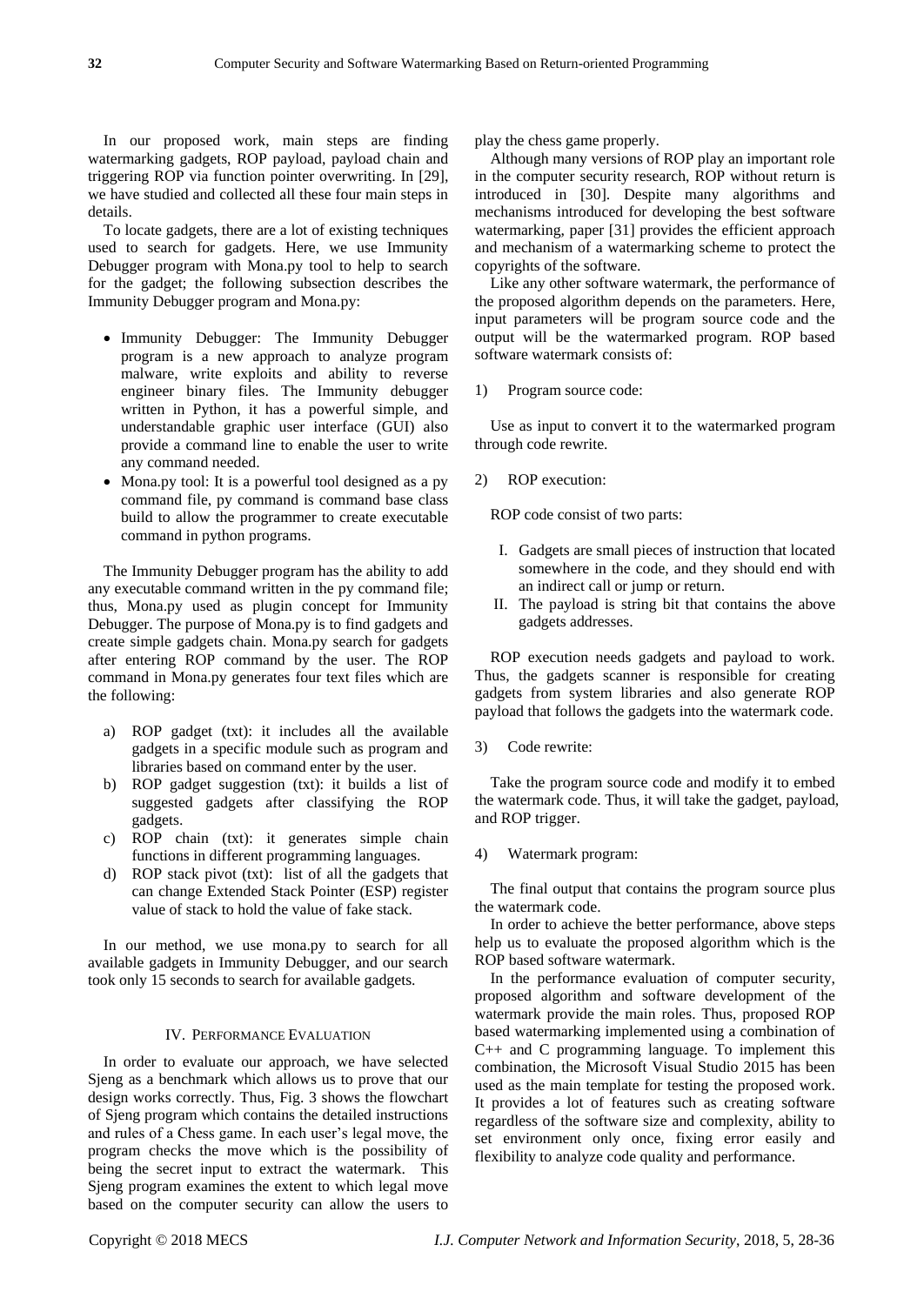

Fig.3. Sjeng Program Flow Chart

#### *A. Results*

Fig. 4 shows the basic analysis of processing time during the embedding stage which mainly focuses on encryption. Although software watermark is a process of embedding a secret message in the source code of the program, encryption scheme (Hash) used in this research with the proposed approach and specific benchmark, takes some time for processing. According to this analysis, our proposed takes less time than the original approach when we increase the data sizes. In this processing, embedding and retrieving messages depend on the data sizes which influence with heap sizes. In this analysis, assume that heap size is almost constant when our proposed ROP is employed in this research. Here, the analysis may allow us to improve the computer security using best processing time with best encryption scheme and, selected types and format of gadgets.



Fig.4. Average Processing Time in Sjeng Benchmark.

Table 2 shows the relevant information of the proposed and original watermarking schemes.

As far as the future computer security is concerned, following information will be useful to develop the computer security protocols.

- Data rate: Number of bits, which influences with watermark
- Embedding overhead: Depend on the processing time of the watermarked application.
- Resilience against manual attacks (stealth): Comparison of the statistical properties of the watermarked and original program
- Resilience against transformations: It influences with semantics-preserving

Regarding the watermarks based on ROP used by the previous researchers, proposed approach survive the transformations such as code optimization and code obfuscation depended on the categorized ROP gadgets count. The overhead of these transformations can be defined according to the applications and the watermark which should not be recognized when enough transformations have been applied to the applications.

| Sjeng benchmark                               | Our ROP-based<br>watermarking | Original ROP-based<br>watermarking |  |  |
|-----------------------------------------------|-------------------------------|------------------------------------|--|--|
| <b>Runtime Overhead</b><br>(ms)               | 18                            | 19.4                               |  |  |
| Additional heap<br>space required             | 164                           | Between 156 or 188                 |  |  |
| Time to embed the<br>watermark<br>(second)    | 20 <sub>sec</sub>             | More than 20 seconds               |  |  |
| Time to retrieve<br>the watermark<br>(minute) | Between 3 and 5<br>minutes    | More than 5 minutes                |  |  |

Table 2. Summary of Proposed and Original Watermarking

#### *B. ROP Gadgets Analysis*

As far as the categories of the gadgets are concerned, counting and analyzing gadgets using few algorithms are explained in [32]. With the use of a ROP gadget finding tool, we can analyze the details of the potential and ROP gadgets. In this analysis, obfuscated and un-obfuscated binary allow us to compare the list of all used gadgets in the proposed approach.

As sown in Fig. 5, the categories of gadgets which allow researchers to develop the computer security rules and protocols, are analyzed for counting used gadgets. Here, we used memory, arithmetic (Arth), logic, control and other instructions as gadgets.

Regarding the further analysis of Fig. 5, assume that jump and return instructions are used as other categories of gadgets. Despite many other gadgets and solutions for ROP attacks, few cases of ROP attacks based on indirect jumps may not be possible with some algorithms. In this situations, instructions such as return can be considered during the implementation. Further, proposed ROP can help us to detect the corrupted return address when the return address is moved by the call instruction. In order to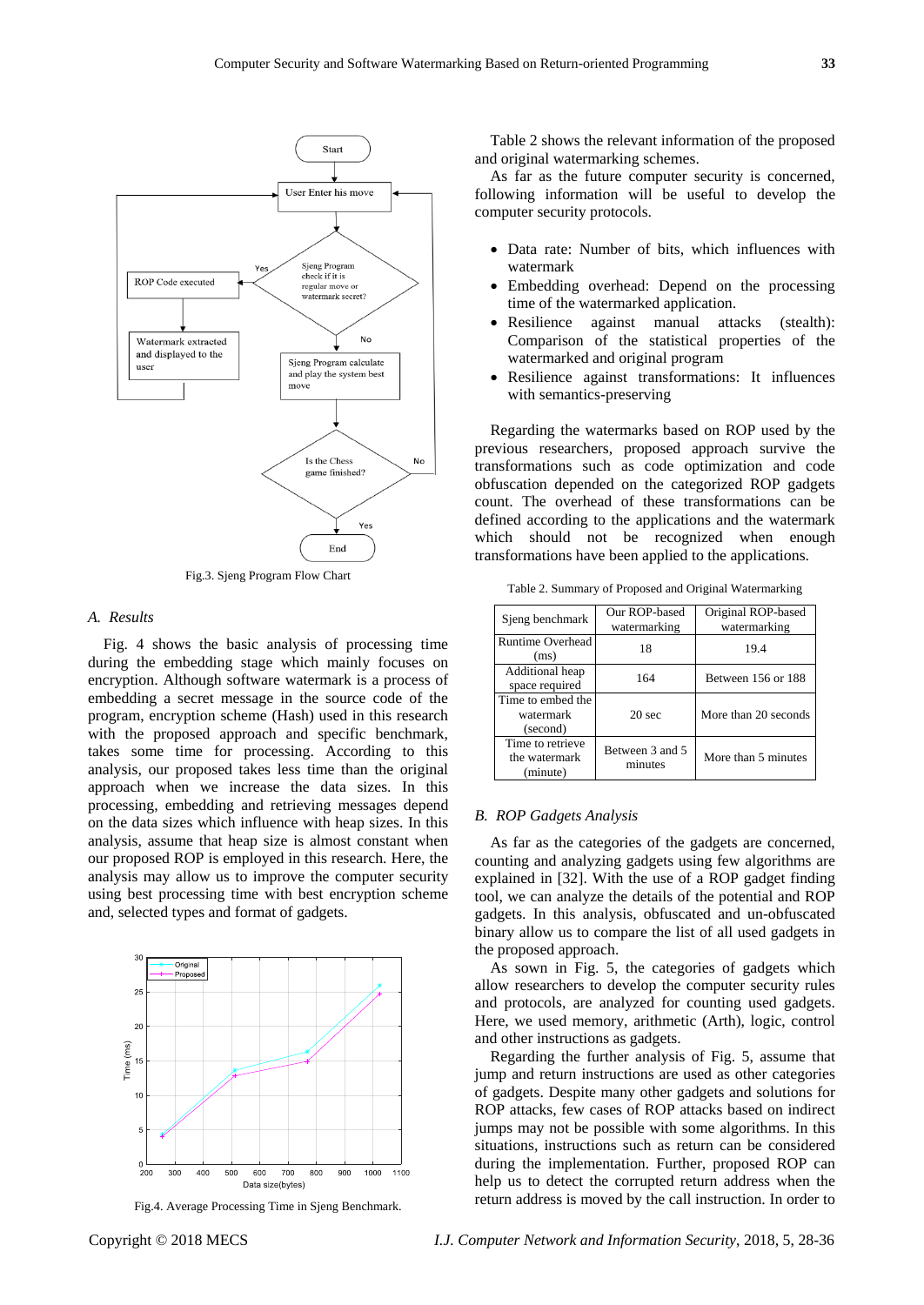decide whether the jump is legal or not during the runtime, details of the program's structure are important. Although the characteristics of a ROP attack based on the indirect jump are unique, ordinary programs may not be affected frequently. Generally, return (gadget) appears more frequently than the jump (gadget). Memory regions may not be executable when ROP attacks allow the adversaries to push many different return instructions onto the stack. Although many gadgets are available in the computer security, we have analyzed some frequently using gadgets.



Fig.5. Number of Gadgets Involved in Sjeng

#### V. CONCLUSIONS

Despite the computer security issues lagging behind the latest security advantages, new privacy and data protection approaches based on watermark technique still play an effective role in ensuring that computer users do not damage their data. Applications of future computer security are investigated and studied with existing techniques which allow us to design a new software watermarking technique using ROP functions. Computer security issues are always depending on efficient and legal security solutions which protect not only the components of the computers but also all operating systems installed to configure the computer systems. In this new approach, we employed the ROP with complex trigger ROP function which uses the SHA256. Although we studied the theoretical analysis of the many libraries, gadgets, benchmark involved with computer security, we selected the Sjeng benchmark to prove the new design. In the trigger function, we used hash function SHA256 to compare between the secret input and user entered input. Using this benchmark, we completed the design successfully with the basic results focused on resilience, stealthy, etc.

In the future work, the proposed work will be expanded to test and verify other benchmarks. Updating computer security solutions and minimizing the number of gadgets reduces the ROP attacks. It may be automated to improve the future super/computer security where formats and types of the future libraries/gadgets depend on the future technologies. The future work of software watermark using ROP is to improve the computer security by embedding a hard watermark into the

program such as adding watermark in the object of class instead of a simple string. Also, improve the efficiency of software watermark by distributing ROP payload among the program to make it harder for an attacker to recognize it. According to [33], privacy by design is evolving with upgradable operating systems, computer systems, and technologies. Here, the privacy of the personal and sensitive data should be protected by computer security laws.

#### ACKNOWLEDGMENT

This paper consists part of my Master's Thesis at King Abdulaziz University. I hereby take the opportunity to thank my supervisor Dr. Vijey Thayananthan for his essential guidance and his kind assistance to this attempt.

#### **REFERENCES**

- [1] Creech, Gideon. "New approach to return-oriented programming exploitation mitigation." Information Security Journal: A Global Perspective (2017): 1-16.
- [2] Tang, Zhanyong, and Dingyi Fang. "A tamper-proof software watermark using code encryption." In Intelligence and Security Informatics (ISI), 2011 IEEE International Conference on, pp. 156-160. IEEE, 2011.
- [3] Ma, Haoyu, Kangjie Lu, Xinjie Ma, Haining Zhang, Chunfu Jia, and Debin Gao. "Software Watermarking using Return-Oriented Programming." In Proceedings of the 10th ACM Symposium on Information, Computer and Communications Security, pp. 369-380. ACM, 2015.
- [4] Alrehily, Ashwag, and Vijey Thayananthan. "Software Watermarking based on Return-Oriented Programming for Computer Security." International Journal of Computer Applications 166, no. 8 (2017).
- [5] BSA, Seizing Opportunity Through License Compliance. BSA, Software Alliance, 2016.
- [6] Chionis, Ioannis, Maria Chroni, and Stavros D. Nikolopoulos. "WaterRPG: A Graph-based Dynamic Watermarking Model for Software Protection." arXiv preprint arXiv:1403.6658 (2014).
- [7] Sha, Zonglu, Hua Jiang, and Aicheng Xuan. "Software watermarking algorithm by coefficients of the equation." In Genetic and Evolutionary Computing, 2009. WGEC'09. 3rd International Conference on, pp. 410-413. IEEE, 2009.
- [8] Jiang, Hua, Hanlei He, and Xin Wang. "Software watermark algorithm based on Chinese remainder theorem." In Conference Anthology, IEEE, pp. 1-4. IEEE, 2013.
- [9] Collberg, Christian, and Clark Thomborson. "Software Watermarking: Models and dynamic embeddings." In Proceedings of the 26th ACM SIGPLAN-SIGACT Symposium on Principles of programming languages, pp. 311-324. ACM, 1999.
- [10] Tu, Ronghui, Feiyuan Wang, Jiying Zhao, and Abdulmotaleb El Saddik. "Copyright Protection of Web Applications through Watermarking." In Innovative Computing, Information and Control, 2006. ICICIC'06. First International Conference on, vol. 3, pp. 78-82. IEEE, 2006.
- [11] Shirali-Shahreza, Mohammad, and Sajad Shirali-Shahreza. "Software watermarking by equation reordering." In Information and Communication Technologies: From Theory to Applications, 2008.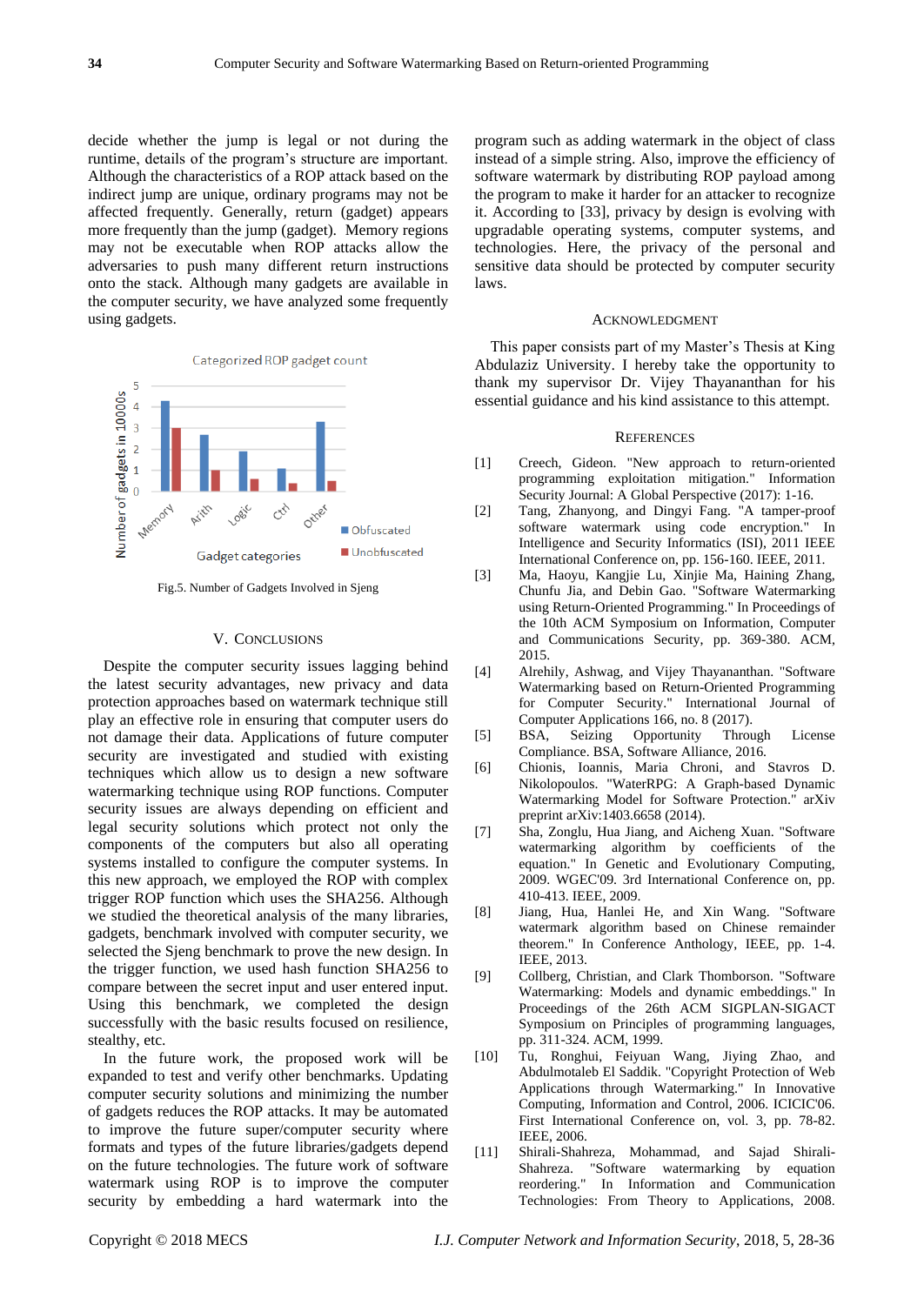ICTTA 2008. 3rd International Conference on, pp. 1-4. IEEE, 2008.

- [12] Gupta, Gaurav, and Josef Pieprzyk. "Source code watermarking based on function dependency oriented sequencing." In Intelligent Information Hiding and Multimedia Signal Processing, 2008. IIHMSP'08 International Conference on, pp. 965-968. IEEE, 2008.
- [13] Zhang, Xuesong, Fengling He, and Wanli Zuo. "Hash function based software watermarking." In Advanced Software Engineering and Its Applications, 2008. ASEA 2008, pp. 95-98. IEEE, 2008.
- [14] Jian-qi, Zhu, Liu Yan-heng, Yin Ke, and Yin Ke-xin. "A Robust Dynamic Watermarking Scheme based on STBDW." In Computer Science and Information Engineering, 2009 WRI World Congress on, vol. 7, pp. 602-606. IEEE, 2009.
- [15] Pervez, Zeeshan, Yasir Mahmood, and Hafiz Farooq Ahmad. "Semblance based dis-seminated software watermarking algorithm." In Computer and Information Sciences, 2008. ISCIS'08. 23rd International Symposium on, pp. 1-4. IEEE, 2008.
- [16] Chen, Liang, and Chaoquan Zhang. "A novel algorithm for. NET programs are watermarking based on obfuscation." In Instrumentation & Measurement, Sensor Network and Automation (IMSNA), 2012 International Symposium on, vol. 2, pp. 583-586. IEEE, 2012.
- [17] JIANG Hua SHA Zong-lu XUAN Ai-cheng Software watermarking algorithm based on inverse number of expression [J] Journal of Computer Applications 2009 29(12) 3188-3190
- [18] Roemer, Ryan, Erik Buchanan, Hovav Shacham, and Stefan Savage. "Re-turn-oriented programming: Systems, languages, and applications." ACM Transactions on Information and System Security (TISSEC) 15, no. 1 (2012): 2.
- [19] Zeng, Ying, Fenlin Liu, Xiangyang Luo, and Chunfang Yang. "Robust software watermarking scheme based on obfuscated interpretation." In Multimedia Information Networking and Security (MINES), 2010 International Conference on, pp. 671-675. IEEE, 2010.
- [20] Muthana, Abdulrahman A., and Mamoon M. Saeed. "Analysis of User Identity Privacy in LTE and Proposed Solution." International Journal of Computer Network and Information Security 9, no. 1 (2017): 54.
- [21] Tiwari, Archana, and Manisha Sharma. "Semi-fragile Watermarking Schemes for Image Authentication-A Survey." International Journal of Computer Network and Information Security 4, no. 2 (2012): 43.
- [22] Singh, Siddharth, and Tanveer J. Siddiqui. "Copyright Protection for Digital Images using Singular Value Decomposition and Integer Wavelet Transform." International Journal of Computer Network and Information Security 8, no. 4 (2016): 14.
- [23] Lone, Auqib Hamid, and Moin Uddin. "A Novel Scheme for Image Authentication and Secret Data Sharing." International Journal of Computer Network and Information Security 8, no. 9 (2016): 10.
- [24] Anley, Chris, John Heasman, Felix Lindner, and Gerardo Richarte. The shellcoder's handbook: discovering and exploiting security holes. John Wiley & Sons, 2011.
- [25] Buchanan, Erik, Ryan Roemer, Hovav Shacham, and Stefan Savage. "When good instructions go bad:

Generalizing return-oriented programming to RISC." In Proceedings of the 15th ACM conference on Computer and communications security, pp. 27-38. ACM, 2008.

- [26] Shacham, Hovav. "The geometry of innocent flesh on the bone: Return-into-libc without function calls (on the x86)." In Proceedings of the 14th ACM conference on Computer and communications security, pp. 552-561. ACM, 2007.
- [27] Palsberg, Jens, Sowmya Krishnaswamy, Minseok Kwon, Di Ma, Qiuyun Shao, and Yi Zhang. "Experience with software watermarking." In Computer Security Applications, 2000. ACSAC'00. 16th Annual Conference, pp. 308-316. IEEE, 2000.
- [28] Collberg, Christian, Stephen Kobourov, Edward Carter, and Clark Thomborson. "Error-correcting graphs for software watermarking." In Proceedings of the 29th Workshop on Graph-Theoretic Concepts in Computer Science, pp. 156-167. 2003.
- [29] Ashwag Alrehily and Vijey Thayananthan, "Software Watermarking based on Re-turn-Oriented Programming for Computer Security," International Journal of Computer Applications, Volume 166 – No.8, pp. 21-28, May 2017.
- [30] Checkoway, Stephen, Lucas Davi, Alexandra Dmitrienko, Ahmad-Reza Sadeghi, Hovav Shacham, and Marcel Winandy. "Return-oriented programming without returns." In Proceedings of the 17th ACM conference on Computer and communications security, pp. 559-572. ACM, 2010.
- [31] Zhu, William, Clark Thomborson, and Fei-Yue Wang. "A survey of software watermarking." In International Conference on Intelligence and Security Informatics, pp. 454-458. Springer Berlin Heidelberg, 2005.
- [32] Joshi, Harshvardhan P., Aravindhan Dhanasekaran, and Rudra Dutta. "Impact of software obfuscation on susceptibility to Return-Oriented Programming attacks." In Sarnoff Symposium, 2015 36th IEEE, pp. 161-166. IEEE, 2015.
- [33] Anna Romanou, The necessity of the implementation of Privacy by Design in sectors where data protection concerns arise, Computer law & Security Review: The International Journal of Technology law and Practice (2017), doi: 10.1016/j.clsr.2017.05.021.

#### **Authors' Profiles**

**Ashwag Alrehily** received her Master's degree in Computer Science from King Abdulaziz University, KSA. She has been an IT application specialist at Saudi Airlines, Jeddah, KSA since 2012.



**Vijey Thayananthan** received his Ph.D. degree in Engineering (Communication Engineering) from Lancaster University in 1998, UK. He is currently an Associate Professor at King Abdulaziz University, KSA. His research interests include wireless communication algorithm design and analysis, security management of big data,

applied cryptography, computer security, cybersecurity and wireless sensor network.